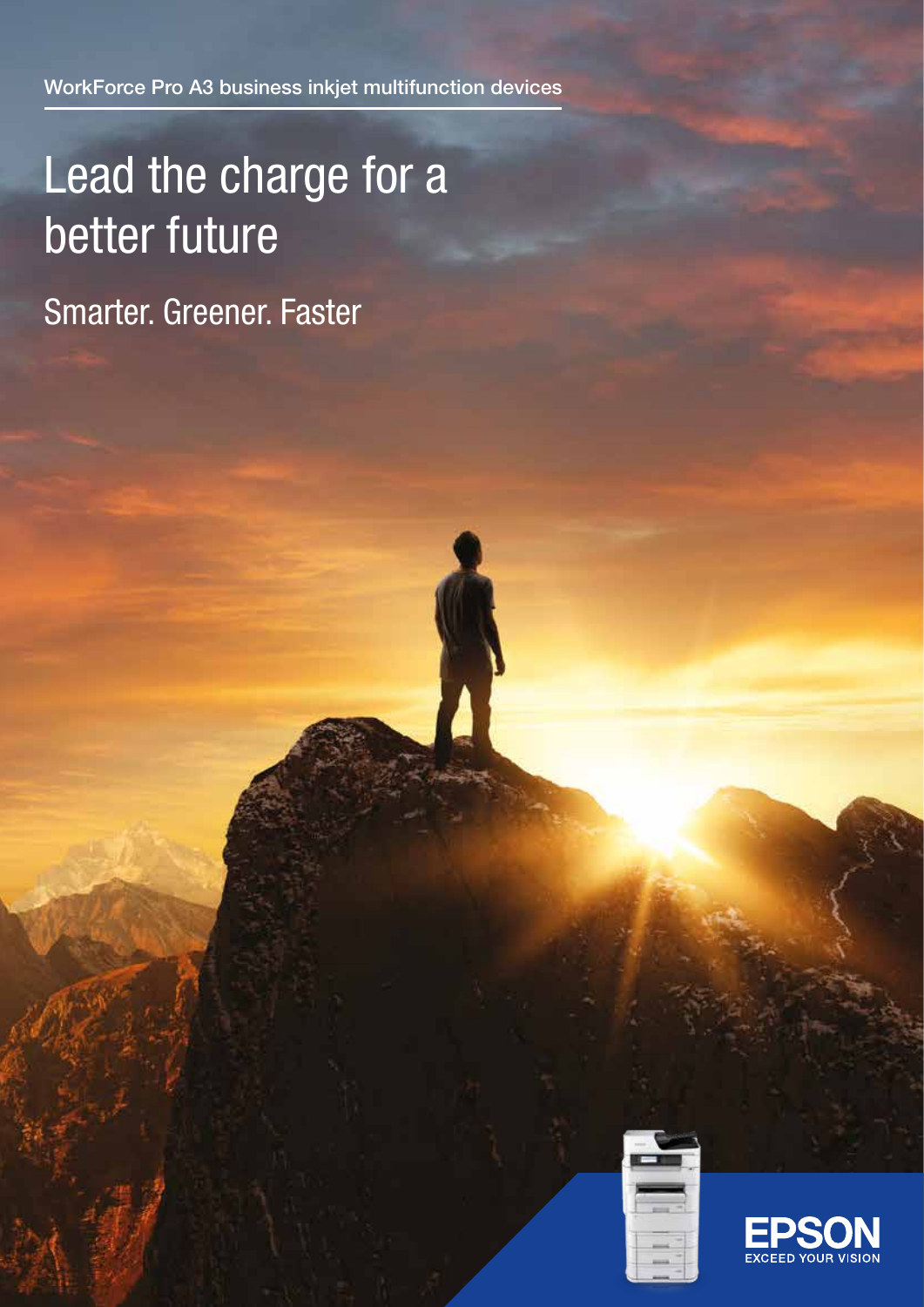## Revolutionary A3 best-in-class colour multi-function business printers

These WorkForce Pro business inkjet printers combine ultra high-quality colour output with ultra-low energy consumption that only inkjet can offer.

These environmentally smart business printers are capable of delivering superb print quality at 4800 x 1200 dpi, and high capacity DURABrite Pro ink cartridges deliver more printed pages from fewer supplies to help reduce your cost of printing.

Epson's advanced PrecisionCore Heat-Free technology has the flexibility required to make WorkForce Pro possible, thanks to its use of liquid ink. This promotes space-saving supplies, low power consumption\* and reduces environmental impact.

#### WorkForce Pro business printers: Where quality meets efficiency



Lower power consumption (Average 54 watts, or 87% less than laser\*)



Heat-Free printing process ideal for labels and envelopes







High capacity ink cartridges Black up to 86,000 pages Colour up to 50,000 pages\*\*

High print quality up to 4800 x 1200 dpi



12.7 cm colour touch panel display





High speed dual scan (Simplex/duplex: up to 100 ipm† )

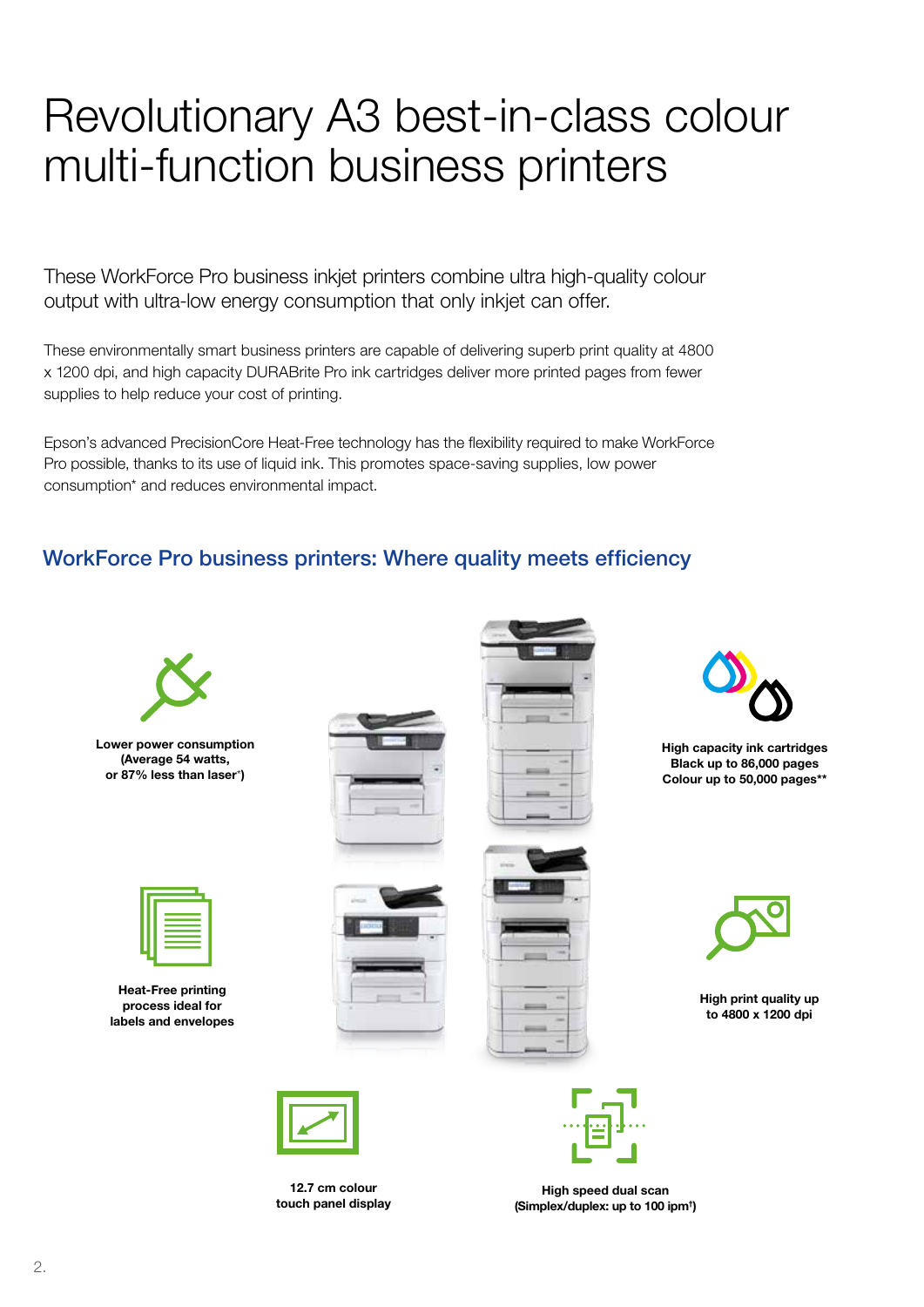## Efficiency champion

Reduce the environmental impact of print with a low power solution that uses fewer supplies, without affecting output quality.

The WorkForce Pro range uses up to 87% less energy\* when printing compared to an average laser printer. It not only lowers electricity costs, but also requires fewer supplies. The simple printing process and high page yield inks reduce downtime, keeping your business productive.

With low waste production and few maintenance parts, you are not only benefiting from a printer that generates less electricity when printing, but also reduces CO<sub>2</sub> emissions. Power, efficiency and speed come together in a space saving design, making it easy to locate conveniently in your office.





Simple cool, contactless technology



Epson PrecisionCore print technology uses no heat in the printing process, saving up to 87%\* in printer-related electricity costs compared to laser printers, and at the same time reducing CO $_{\tiny 2}$  emissions. You can find out exactly how much by using our on-line calculator:



By eliminating fusers, drums and developers from the printing process, Epson reduces the amount of consumables sent to landfill. It also reduces user intervention, maximises uptime and boosts staff productivity.

www.epson.com.au/eco-savings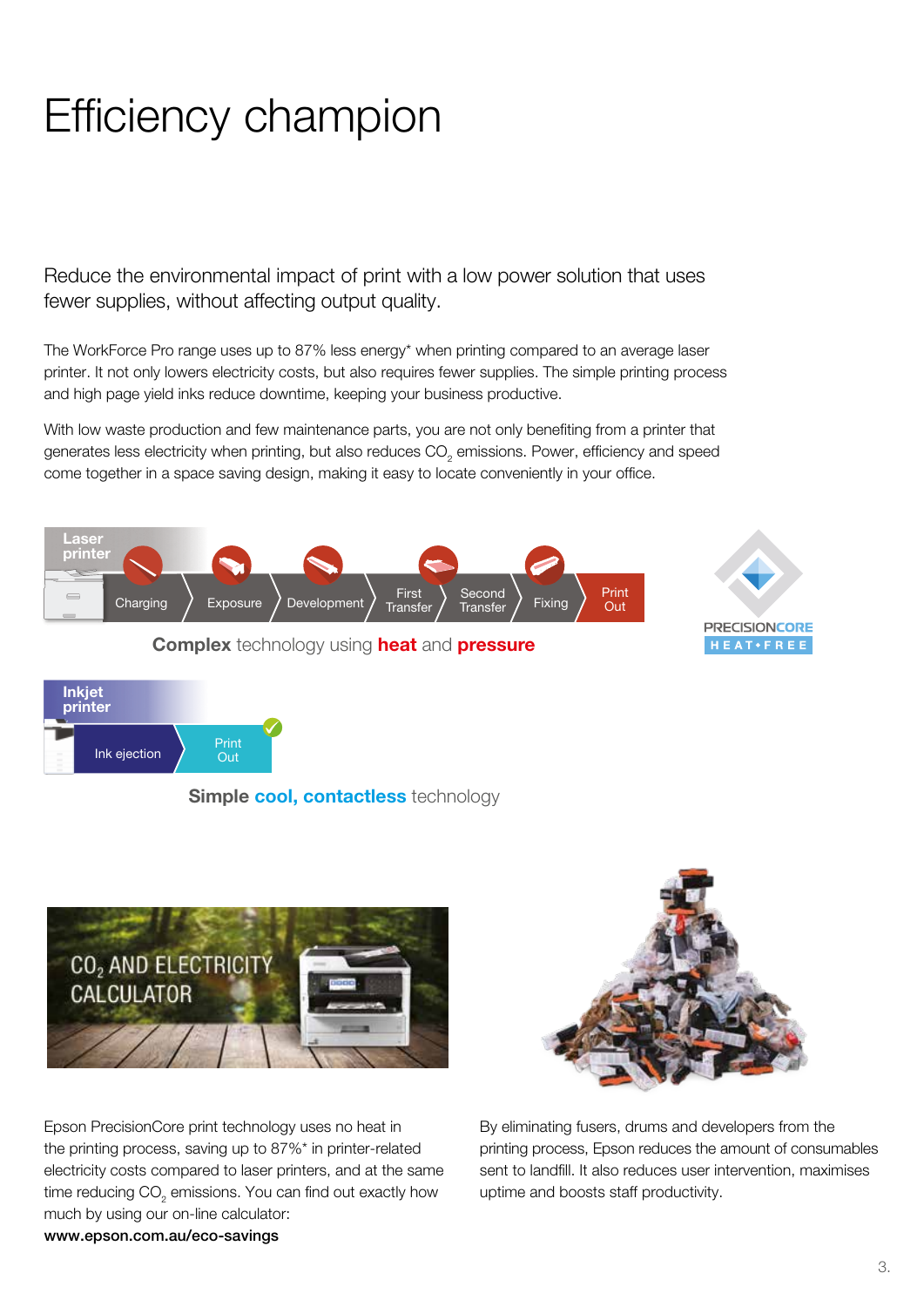## Advanced integration improves workflow

Take advantage of remote management, customise your print options and enjoy seamless compatibility with a wide range of tools and software that can be integrated into your existing IT infrastructure to improve productivity and increase efficiency.

Epson Print Admin **Epson Print Admin** 





Boost productivity and monitor print usage via a server-based solution that creates a secure printing, scanning and copying environment through user-authentication.

Control, analyse and manage your printer fleet centrally from one intuitive interface, designed to increase productivity and one intuitive interface, designed to increase productivity and **Epson Open Platform (EOP)** 

#### Mobile and cloud printing

Turn your tablet or smartphone into a powerful office assistant. Epson's mobile and cloud printing services allow you to print and scan wirelessly using smartphones and tablets in the office and on the go.

The WorkForce Pro range of printers are Document Capture Pro compatible, making it easy to seamlessly and locally manage documents. Document Capture Pro integrates into document management and cloud storage systems, enabling you to capture, enhance, edit and distribute scanned documents effectively throughout your business. Epson Device Admin

Gain complete control of your printing operations via a range of partner solutions, such as PaperCut®, that enable you to adapt the WorkForce Pro range of printers to meet specific and changing business requirements. All these solutions help you better manage your office printing.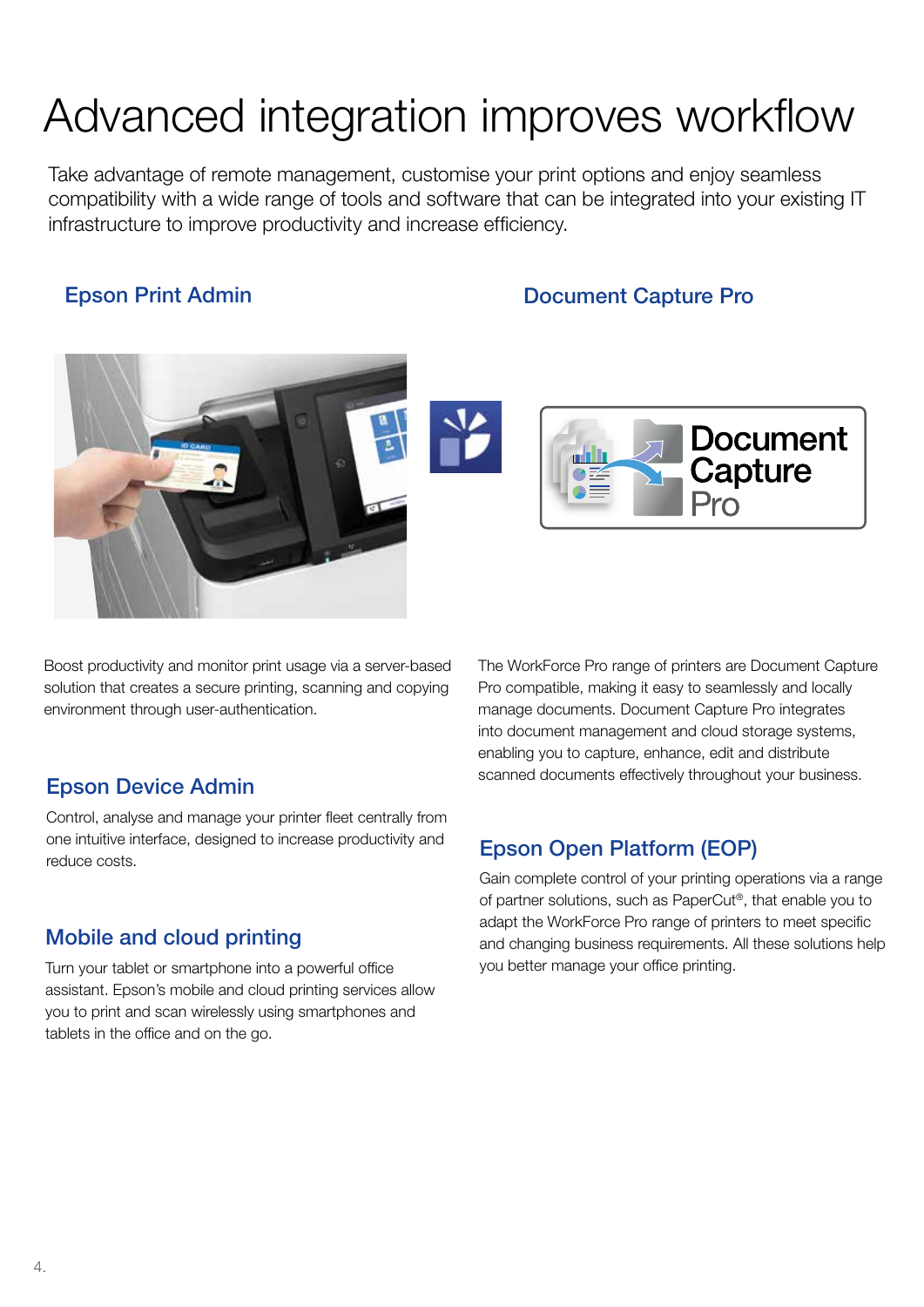# Epson Innovation and Design

### Designed for Business

Epson's proprietary PrecisionCore inkjet technology doesn't use heat in the ink ejection process, and it's this Heat-Free Technology that separates our printers from the competition. This core technology allows Epson's business printers to deliver exceptional productivity and print quality, while reducing your TCO and environmental footprint.

The size of your business – small, medium or large – or your type of business – construction, design, education, legal, finance – doesn't matter. Epson's range of A3 colour multi-function devices is designed to help your business grow.

### Designed for a Mobile WorkForce Pro

Just add Epson Print Admin Serverless‡ to your WF-C879R/RTC models so you can print to, and retrieve from, up to five devices anywhere on the same network. On any floor. In any office. Just enter your PIN and keep moving.

### Designed for Simplicity

Sometimes the smart ideas are the simple ones. The WF-C879R/RTC optional manual convenience stapler enables users to collect their multi-page document and staple it on the spot. Simple. Convenient. Smart.







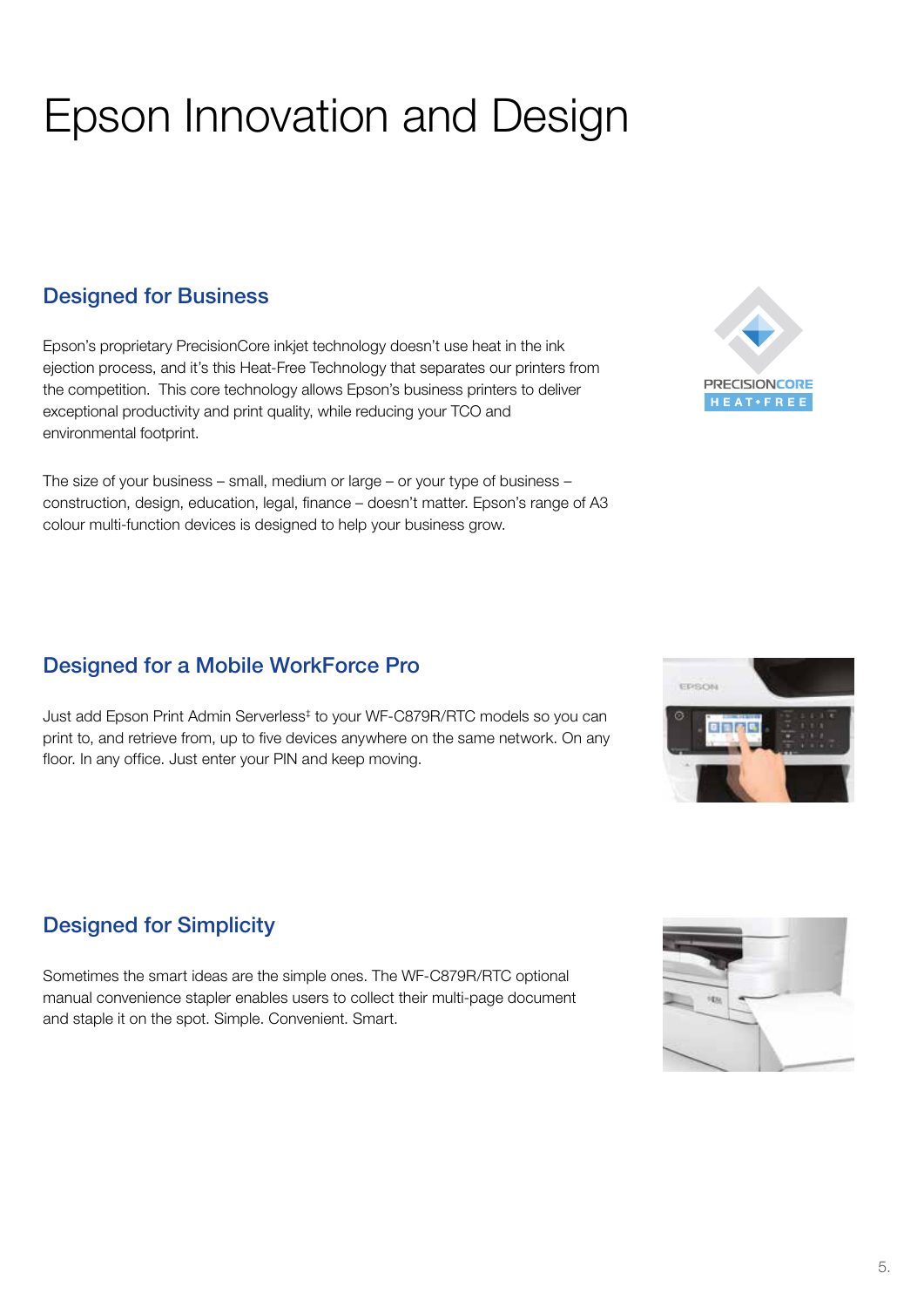| Model number                                                                                                                   | <b>Epson WorkForce Pro WF-C878R</b>                                                                                                                                                                                                                                                                                                                                                                                                                        | <b>Epson WorkForce Pro WF-C878RTC</b>                                                                                             |  |
|--------------------------------------------------------------------------------------------------------------------------------|------------------------------------------------------------------------------------------------------------------------------------------------------------------------------------------------------------------------------------------------------------------------------------------------------------------------------------------------------------------------------------------------------------------------------------------------------------|-----------------------------------------------------------------------------------------------------------------------------------|--|
| A3 colour multi-function device                                                                                                | Desktop                                                                                                                                                                                                                                                                                                                                                                                                                                                    | Floor-standing                                                                                                                    |  |
| Print method / max resolution                                                                                                  |                                                                                                                                                                                                                                                                                                                                                                                                                                                            | PrecisionCore™ / 4800 x 1200 dpi                                                                                                  |  |
| Print speed Draft / Mono / Colour (ISO)*                                                                                       |                                                                                                                                                                                                                                                                                                                                                                                                                                                            | Up to 34 ppm / 25 ppm / 24 ppm                                                                                                    |  |
| Warm-up time / first page out                                                                                                  |                                                                                                                                                                                                                                                                                                                                                                                                                                                            | 0 seconds / 5.5 seconds                                                                                                           |  |
| Printer control language emulations                                                                                            | PCL5, PCL6, Postscript 3, Epson ESC/P®-R                                                                                                                                                                                                                                                                                                                                                                                                                   |                                                                                                                                   |  |
| Monthly duty cycle: max / recommended <sup>1</sup>                                                                             | 75,000 pages / 2,500 to 7,000 pages                                                                                                                                                                                                                                                                                                                                                                                                                        |                                                                                                                                   |  |
| Hard drive                                                                                                                     | Not available                                                                                                                                                                                                                                                                                                                                                                                                                                              |                                                                                                                                   |  |
| Optional manual convenience stapler                                                                                            | Not available                                                                                                                                                                                                                                                                                                                                                                                                                                              |                                                                                                                                   |  |
| Paper handling input                                                                                                           | Std 330 sheets (250 sheet feeder and 80 sheet<br>rear feed or 10 envelopes). Max 1830 sheets                                                                                                                                                                                                                                                                                                                                                               | Std 1830 sheets (250 sheet feeder and 80 sheet<br>rear feed or 10 envelopes. 3 x 500 sheet feeders)                               |  |
| Paper weights: cassette / bypass                                                                                               |                                                                                                                                                                                                                                                                                                                                                                                                                                                            | 64 to 256 gsm / 64 to 256 gsm                                                                                                     |  |
| Automatic doc feeder (ADF)                                                                                                     | 50 sheets                                                                                                                                                                                                                                                                                                                                                                                                                                                  |                                                                                                                                   |  |
| Output                                                                                                                         | 250 sheets                                                                                                                                                                                                                                                                                                                                                                                                                                                 |                                                                                                                                   |  |
| Page sizes (min - max)                                                                                                         |                                                                                                                                                                                                                                                                                                                                                                                                                                                            | 3.5" x 5", 4" x 6", 5" x 7", 8" x 10", 8.5" x 11", 8.5" x 14", A4, A3, A3+, A5, A6, half letter, executive (3" x 5" - 8.5" x 47") |  |
| Paper and envelope types <sup>3</sup>                                                                                          | Plain paper, Epson Bright White Paper, Epson Presentation Paper Matte, Epson Premium Presentation Paper Matte,<br>Epson Premium Presentation Paper Matte Double-sided, Epson Photo Glossy, Epson Premium Photo Paper Glossy,<br>Epson Ultra Premium Photo Paper Glossy, Epson Premium Photo Paper Semi-gloss. Envelope No. 10.                                                                                                                             |                                                                                                                                   |  |
| Connectivity printer interfaces                                                                                                | Hi-Speed USB, Wireless LAN <sup>4</sup> , WiFi-Direct <sup>4</sup> , Wired Ethernet (10/100/1000 Base-T)                                                                                                                                                                                                                                                                                                                                                   |                                                                                                                                   |  |
| Network protocols / print protocols / WLAN sec                                                                                 | TCP/IP v4/v6 / IPP, LPD, Port 9100, WSD / SNMP, HTTP, DHCP, BOOTP, APIPA, DDNS, mDNS, SNTP, Ping, SLP, WSD,<br>LLTD / WEP 64 bit, 128 bit, WPA PSK (AES)                                                                                                                                                                                                                                                                                                   |                                                                                                                                   |  |
| Mobile and remote printing <sup>5</sup>                                                                                        | Apple® AirPrint®, Google Cloud Print™, Fire™ OS, Epson Email Print, Epson iPrint Mobile AppTM, Epson Remote Print                                                                                                                                                                                                                                                                                                                                          |                                                                                                                                   |  |
| Operating systems                                                                                                              | Windows® 10 (32/64-bit), Windows 8 (32/64-bit), Windows 7 (32/64-bit), Windows <sup>6</sup> Vista® (32/64-bit),<br>Windows XP SP3 32-bit, Windows XP Professional x64 Edition, Windows Server® 2012R <sup>6</sup> , Windows Server 2012 <sup>6</sup> ,<br>Windows Server 2008 R2 <sup>6</sup> and 2008 <sup>6</sup> , Windows Server 2003R2 <sup>6</sup> and 2003 <sup>6</sup> . Mac <sup>®</sup> OS X <sup>®</sup> , Server 1110.5.8–10.13.x <sup>7</sup> |                                                                                                                                   |  |
| Solutions and security                                                                                                         | Solutions: Open Platform supports 3rd party applications such as PaperCut®, and includes Epson Document Capture Pro software<br>Security: PIN release, user control access, SSL/TLS, IPsec                                                                                                                                                                                                                                                                 |                                                                                                                                   |  |
| Display                                                                                                                        | 12.7cm colour LCD                                                                                                                                                                                                                                                                                                                                                                                                                                          |                                                                                                                                   |  |
| Energy rated voltage / frequency / current                                                                                     | AC 100-240V (universal automatic) / 50-60 Hz / 0.9 - 0.5 A                                                                                                                                                                                                                                                                                                                                                                                                 |                                                                                                                                   |  |
| Power: printing off/sleep/ready/max: TEC value                                                                                 | 0.1 / 1.3 / 17 / Maximum 42 watts: TEC 0.21 kWh                                                                                                                                                                                                                                                                                                                                                                                                            |                                                                                                                                   |  |
| Temperature / humidity / safety approvals                                                                                      | Operating: 50 - 95 °F (10 - 35 °C) Storage: -4 - 104 °F (-20 - 40 °C) / Operating: 20–80% Storage: 5–85% (no condensation:)                                                                                                                                                                                                                                                                                                                                | Safety standards UL60950, CSA C22.2 No. 60950 EMI FCC Part 15 subpart B class B, CAN/CSA-CEI/IEC CISPR 22 class B                 |  |
| Sound level                                                                                                                    |                                                                                                                                                                                                                                                                                                                                                                                                                                                            | Power: 5.6 dB(A) Pressure: 51 dB(A)                                                                                               |  |
| Country of origin: telecom regulations                                                                                         |                                                                                                                                                                                                                                                                                                                                                                                                                                                            | Indonesia: FCC Part 68 (U.S.A.), IC/CS03 (Canada)                                                                                 |  |
| Weight and dims: W x D x H / weight                                                                                            | 621 x 656 x 768 mm / 63.4 kg                                                                                                                                                                                                                                                                                                                                                                                                                               | 621 x 656 x 1107 mm / 125.1 kg                                                                                                    |  |
| Warranty                                                                                                                       |                                                                                                                                                                                                                                                                                                                                                                                                                                                            | 1 year warranty                                                                                                                   |  |
| What's in the box                                                                                                              | Epson WorkForce Pro WF-C878R printer, power cord,<br>One initial starter ink pack: CYMK                                                                                                                                                                                                                                                                                                                                                                    | Epson WorkForce Pro WF-C878RTC printer, power cord,<br>One initial starter ink pack: CYMK                                         |  |
| Consumables <sup>8</sup> DURABrite Ultra pigment ink,<br>device is designed for use with Epson ink only,<br>not 3rd-party ink* | Standard yield: 20,000 pages each ISO: C13T05A100 (Black, 20,000 pages), A200 (Cyan), A300 (Magenta), A400 (Yellow)<br>High yield: C13T05B100 (Black 86,000 pages), B200 (Cyan 50,000 pages), B300 (Magenta 50,000 pages), B400 (Yellow<br>50,000 pages) ISO                                                                                                                                                                                               |                                                                                                                                   |  |
| Copying ISO copy speed                                                                                                         | 21 cpm                                                                                                                                                                                                                                                                                                                                                                                                                                                     |                                                                                                                                   |  |
| Copy quantity / max copy size                                                                                                  | $1 - 999 / A3$                                                                                                                                                                                                                                                                                                                                                                                                                                             |                                                                                                                                   |  |
| Copy features                                                                                                                  | Auto 2-sided, preview, resize, ID copy, collate, adjustable copy density, remove punched holes, remove shadows                                                                                                                                                                                                                                                                                                                                             |                                                                                                                                   |  |
| Scanner type / size                                                                                                            | Colour flatbed, auto 2-sided ADF, A3                                                                                                                                                                                                                                                                                                                                                                                                                       |                                                                                                                                   |  |
| Speed: single pass, duplex                                                                                                     | 25 ppm, 45 ipm                                                                                                                                                                                                                                                                                                                                                                                                                                             |                                                                                                                                   |  |
| Optical / hardware / max resolution                                                                                            | 1200 / 1200 x 2400 / 9600 dpi (interpolated)                                                                                                                                                                                                                                                                                                                                                                                                               |                                                                                                                                   |  |
| Scanner bit depth                                                                                                              |                                                                                                                                                                                                                                                                                                                                                                                                                                                            | 48-bit colour input/24-bit colour output                                                                                          |  |
| Scanner features <sup>5</sup>                                                                                                  | Scan to PC via Document Capture Pro, Cloud <sup>9</sup> (inc email), network folder, memory device,                                                                                                                                                                                                                                                                                                                                                        |                                                                                                                                   |  |
| Faxing modem                                                                                                                   |                                                                                                                                                                                                                                                                                                                                                                                                                                                            | 33.6 Kbps, as fast as 3 sec per page                                                                                              |  |
| Memory / speed dials / PC fax                                                                                                  |                                                                                                                                                                                                                                                                                                                                                                                                                                                            | Up to 550 pages / max 200 / PC Fax                                                                                                |  |
|                                                                                                                                |                                                                                                                                                                                                                                                                                                                                                                                                                                                            |                                                                                                                                   |  |

\* ISO mono, colour print speeds are measured in accordance with ISO/IEC 24711/24712/24734/29183. Actual print times may vary on factors including system configuration, software, and page complexity. I 1 Monthly duty cycle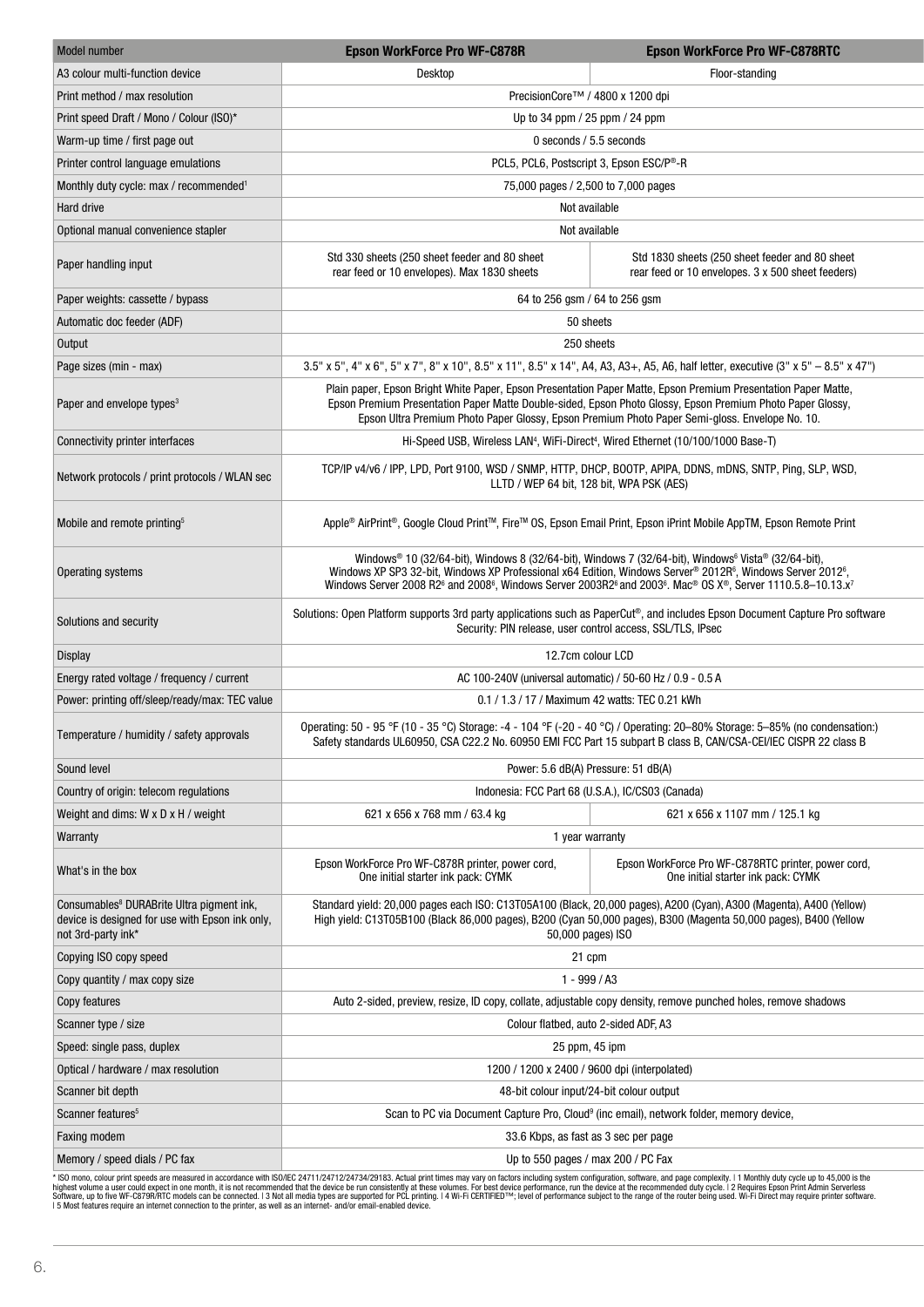| <b>Epson WorkForce Pro WF-C879R</b>                                                           | <b>Epson WorkForce Pro WF-C879RTC</b>                                                                                                                                                                                                                                                                                                                                                                                             |  |
|-----------------------------------------------------------------------------------------------|-----------------------------------------------------------------------------------------------------------------------------------------------------------------------------------------------------------------------------------------------------------------------------------------------------------------------------------------------------------------------------------------------------------------------------------|--|
| Desktop                                                                                       | Floor-standing                                                                                                                                                                                                                                                                                                                                                                                                                    |  |
|                                                                                               | PrecisionCore™ / 4800 x 1200 dpi                                                                                                                                                                                                                                                                                                                                                                                                  |  |
|                                                                                               | Up to 34 ppm / 26 ppm / 25 ppm                                                                                                                                                                                                                                                                                                                                                                                                    |  |
|                                                                                               | 0 seconds / 5.5 seconds                                                                                                                                                                                                                                                                                                                                                                                                           |  |
|                                                                                               | PCL5, PCL6, Postscript 3, Epson ESC/P®-R                                                                                                                                                                                                                                                                                                                                                                                          |  |
|                                                                                               | 75,000 pages / 2,500 to 7,000 pages                                                                                                                                                                                                                                                                                                                                                                                               |  |
|                                                                                               | Standard: for forms and file storage. Enables follow-me print solution for up to 5 devices <sup>2</sup>                                                                                                                                                                                                                                                                                                                           |  |
|                                                                                               | Optional: manual convenience stapler for on-demand, at device stapling (C12C934361). Staples (C12C934911)                                                                                                                                                                                                                                                                                                                         |  |
| Std 400 sheets (250 sheet feeder and 150 sheet<br>rear feed or 10 envelopes). Max 1900 sheets | Std 1900 sheets (250 sheet feeder and 150 sheet<br>rear feed or 10 envelopes. 3 x 500 sheet feeders)                                                                                                                                                                                                                                                                                                                              |  |
|                                                                                               | 64 to 256 gsm / 64 to 256 gsm                                                                                                                                                                                                                                                                                                                                                                                                     |  |
|                                                                                               | 150 sheets                                                                                                                                                                                                                                                                                                                                                                                                                        |  |
|                                                                                               | 250 sheets                                                                                                                                                                                                                                                                                                                                                                                                                        |  |
|                                                                                               | 3.5" x 5", 4" x 6", 5" x 7", 8" x 10", 8.5" x 11", 8.5" x 14", A4, A3, A3+, A5, A6, half letter, executive (3" x 5" - 8.5" x 47")                                                                                                                                                                                                                                                                                                 |  |
|                                                                                               | Plain paper, Epson Bright White Paper, Epson Presentation Paper Matte, Epson Premium Presentation Paper Matte,<br>Epson Premium Presentation Paper Matte Double-sided, Epson Photo Glossy, Epson Premium Photo Paper Glossy,<br>Epson Ultra Premium Photo Paper Glossy, Epson Premium Photo Paper Semi-gloss. Envelope No. 10.                                                                                                    |  |
|                                                                                               | Hi-Speed USB, Wireless LAN <sup>4</sup> , WiFi-Direct <sup>4</sup> , Wired Ethernet (10/100/1000 Base-T)                                                                                                                                                                                                                                                                                                                          |  |
|                                                                                               | TCP/IP v4/v6 / IPP, LPD, Port 9100, WSD / SNMP, HTTP, DHCP, BOOTP, APIPA, DDNS, mDNS, SNTP, Ping, SLP, WSD,<br>LLTD / WEP 64 bit. 128 bit. WPA PSK (AES)                                                                                                                                                                                                                                                                          |  |
|                                                                                               | Apple® AirPrint®, Google Cloud PrintTM, FireTM OS, Epson Email Print, Epson iPrint Mobile AppTM, Epson Remote Print                                                                                                                                                                                                                                                                                                               |  |
|                                                                                               | Windows® 10 (32/64-bit), Windows 8 (32/64-bit), Windows 7 (32/64-bit), Windows Vista® (32/64-bit),<br>Windows XP SP3 32-bit, Windows XP Professional x64 Edition, Windows Server® 2012R26, Windows Server 2012 <sup>6</sup> ,<br>Windows Server 2008 R2 <sup>6</sup> and 2008 <sup>6</sup> , Windows Server 2003R2 <sup>6</sup> and 2003 <sup>6</sup> . Mac <sup>®</sup> OS X <sup>®</sup> , Server 1110.5.8-10.13.x <sup>7</sup> |  |
|                                                                                               | Solutions: Open Platform supports 3rd party applications such as PaperCut®, and includes Epson Document Capture Pro software<br>Security: PIN release, user control access, SSL/TLS, IPsec                                                                                                                                                                                                                                        |  |
|                                                                                               | 12.7cm colour LCD                                                                                                                                                                                                                                                                                                                                                                                                                 |  |
|                                                                                               | AC 100-240V (universal automatic) / 50-60 Hz / 0.9 - 0.5 A                                                                                                                                                                                                                                                                                                                                                                        |  |
|                                                                                               | 0.15 / 1.1 / 25/ Maximum 54 watts: TEC 0.27 kWh                                                                                                                                                                                                                                                                                                                                                                                   |  |
|                                                                                               | Operating: 50 - 95 °F (10 - 35 °C) Storage: -4 - 104 °F (-20 - 40 °C) / Operating: 20-80% Storage: 5-85% (no condensation:)<br>Safety standards UL60950, CSA C22.2 No. 60950 EMI FCC Part 15 subpart B class B, CAN/CSA-CEI/IEC CISPR 22 class B                                                                                                                                                                                  |  |
|                                                                                               | Power: 5.6 dB(A) Pressure: 51 dB(A)                                                                                                                                                                                                                                                                                                                                                                                               |  |
| 621 x 751 x 837 mm / 79.3 kg                                                                  | Indonesia: FCC Part 68 (U.S.A.), IC/CS03 (Canada)<br>621 x 751 x 1177 mm / 141.0 kg                                                                                                                                                                                                                                                                                                                                               |  |
|                                                                                               | 1 year warranty                                                                                                                                                                                                                                                                                                                                                                                                                   |  |
| Epson WorkForce Pro WF-C879R printer, power cord,<br>One initial starter ink pack: CYMK       | Epson WorkForce Pro WF-C879RTC printer, power cord,<br>One initial starter ink pack: CYMK                                                                                                                                                                                                                                                                                                                                         |  |
|                                                                                               | Standard yield: 20,000 pages each ISO: C13T05A100 (Black, 20,000 pages), A200 (Cyan), A300 (Magenta), A400 (Yellow)<br>High yield: C13T05B100 (Black 86,000 pages), B200 (Cyan 50,000 pages), B300 (Magenta 50,000 pages), B400 (Yellow<br>50,000 pages) ISO                                                                                                                                                                      |  |
|                                                                                               | 21 cpm                                                                                                                                                                                                                                                                                                                                                                                                                            |  |
|                                                                                               | $1 - 999 / A3$                                                                                                                                                                                                                                                                                                                                                                                                                    |  |
|                                                                                               | Auto 2-sided, preview, resize, ID copy, collate, adjustable copy density, remove punched holes, remove shadows                                                                                                                                                                                                                                                                                                                    |  |
|                                                                                               | Colour flatbed, auto 2-sided ADF, A3                                                                                                                                                                                                                                                                                                                                                                                              |  |
|                                                                                               | 50 ppm, 100 ipm                                                                                                                                                                                                                                                                                                                                                                                                                   |  |
|                                                                                               | 1200 / 1200 x 2400 / 9600 dpi (interpolated)                                                                                                                                                                                                                                                                                                                                                                                      |  |
|                                                                                               | 48-bit colour input/24-bit colour output                                                                                                                                                                                                                                                                                                                                                                                          |  |
|                                                                                               | Scan to PC via Document Capture Pro, Cloud <sup>9</sup> (inc email), network folder, memory device, password protect PDFs                                                                                                                                                                                                                                                                                                         |  |
|                                                                                               | 33.6 Kbps, as fast as 3 sec per page                                                                                                                                                                                                                                                                                                                                                                                              |  |
|                                                                                               | Up to 550 pages / max 200 / PC Fax                                                                                                                                                                                                                                                                                                                                                                                                |  |

l 6 Only printing is supported under Windows Server OS. I 7 Some applications and/or functions may not be supported under Mac OS X. I 8 Replacement ink yields are estimated based on ISO/IEC 24711 test in Default Mode print